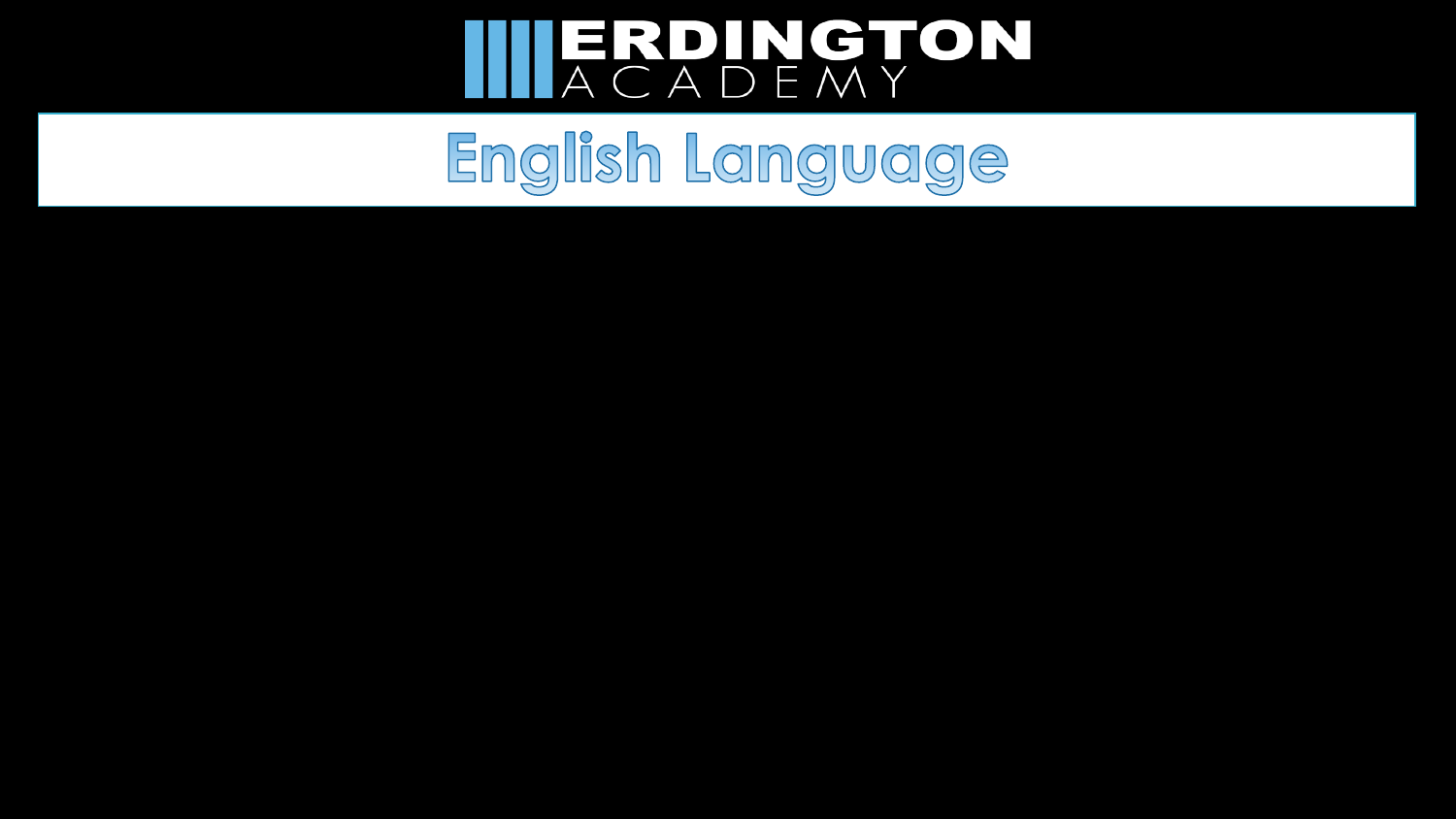### November Mock Exam Dates

- Tuesday 23rd November
- Language Paper 1- 1 hour 45 minutes

Thursday 25<sup>th</sup> November

• Language Paper 2- 1 hour 45 minutes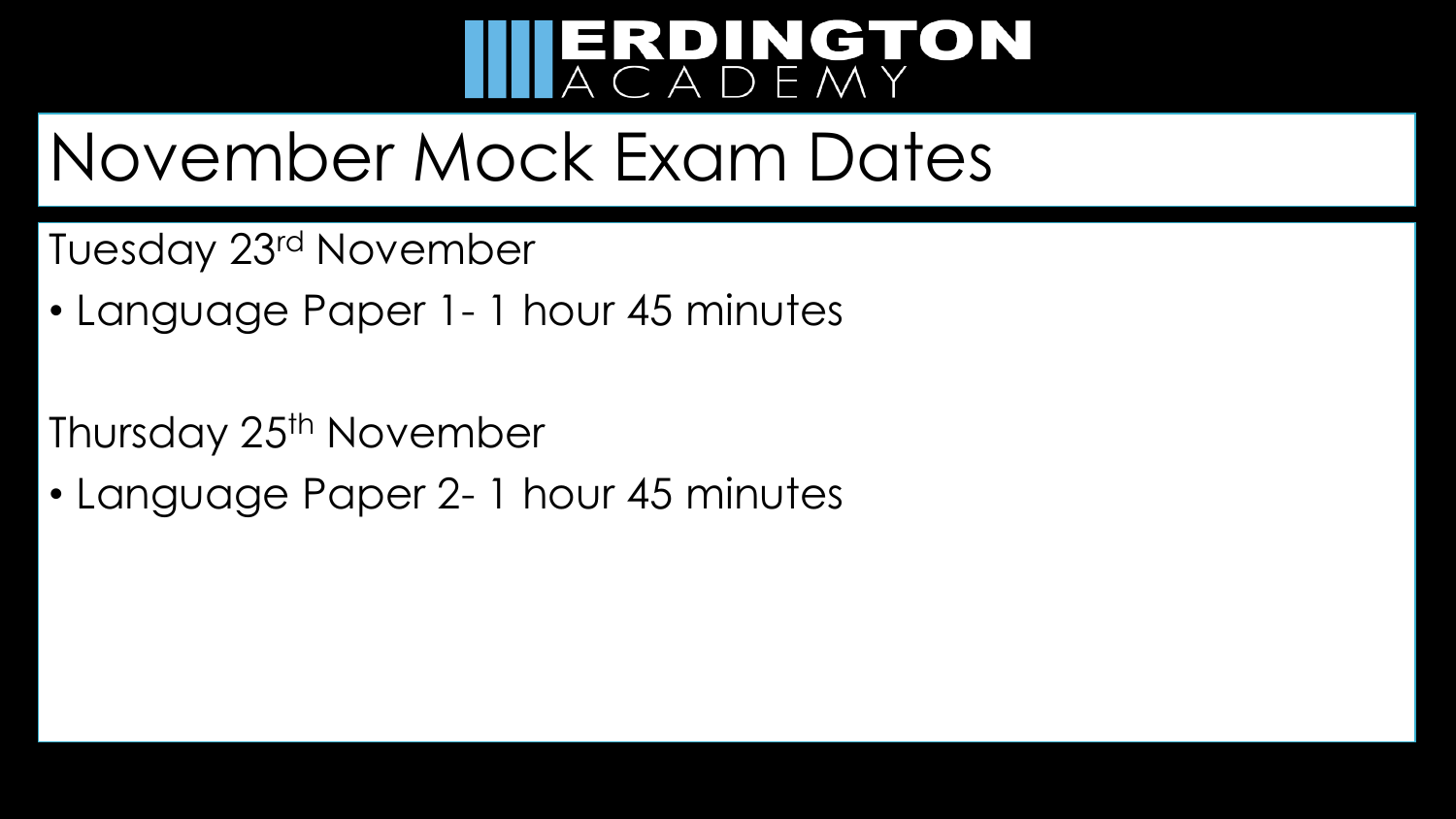### Revision Sessions to November Mocks

**15:15-16:00 Wednesday 10th November**

• Paper 1 Question 2

#### **Wednesday 17th November**

• Paper 1 Question 5

**Sessions are invitation only** to ensure each subject is able to reach key students throughout the week. Groups will change throughout the year to target as many students as possible.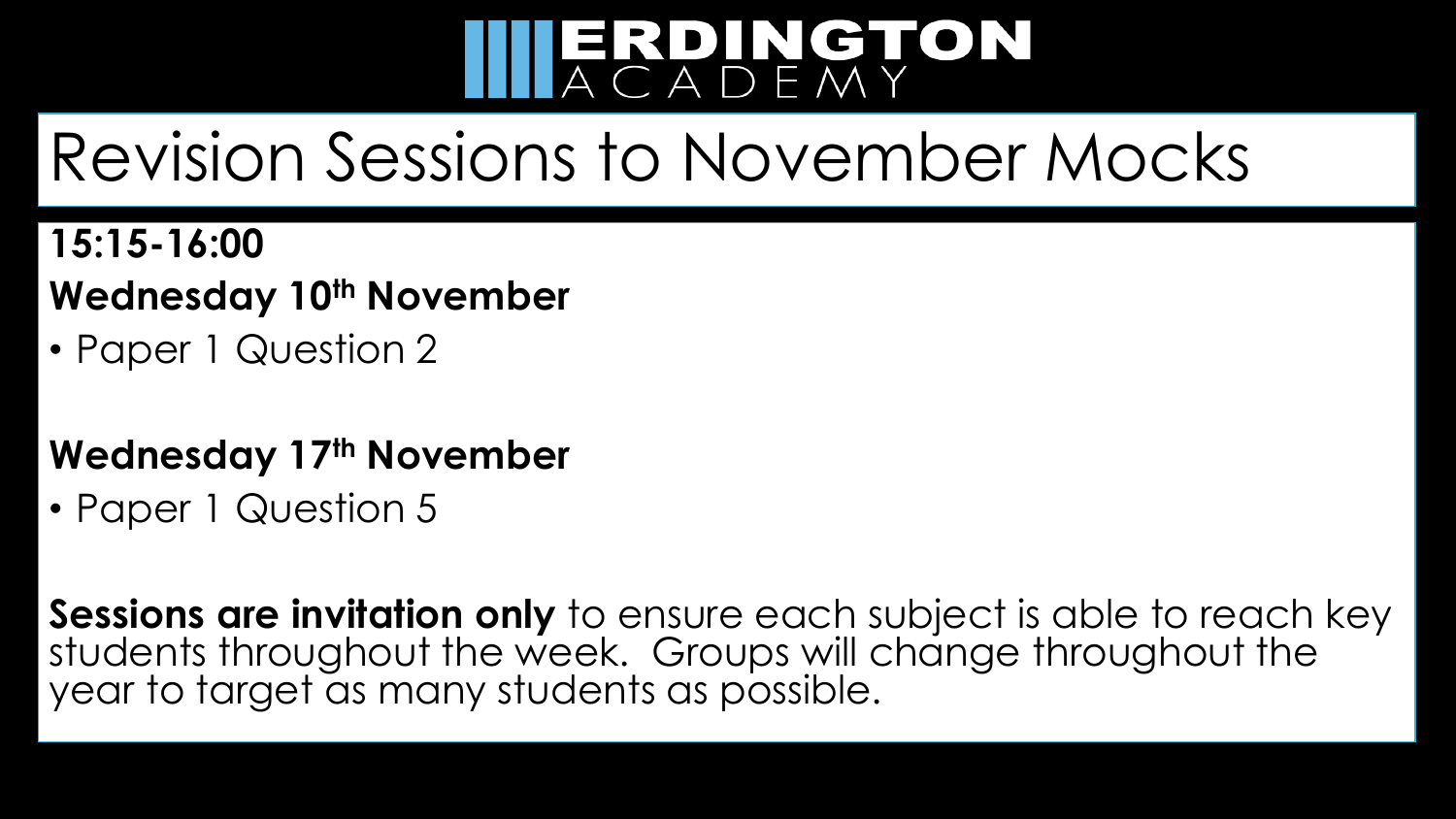### Final Exam Dates

Wednesday 18<sup>th</sup> May - morning

• Language Paper 1- 1 hour 45 minutes

Friday 10<sup>th</sup> June - morning

• Language Paper 2- 1 hour 45 minutes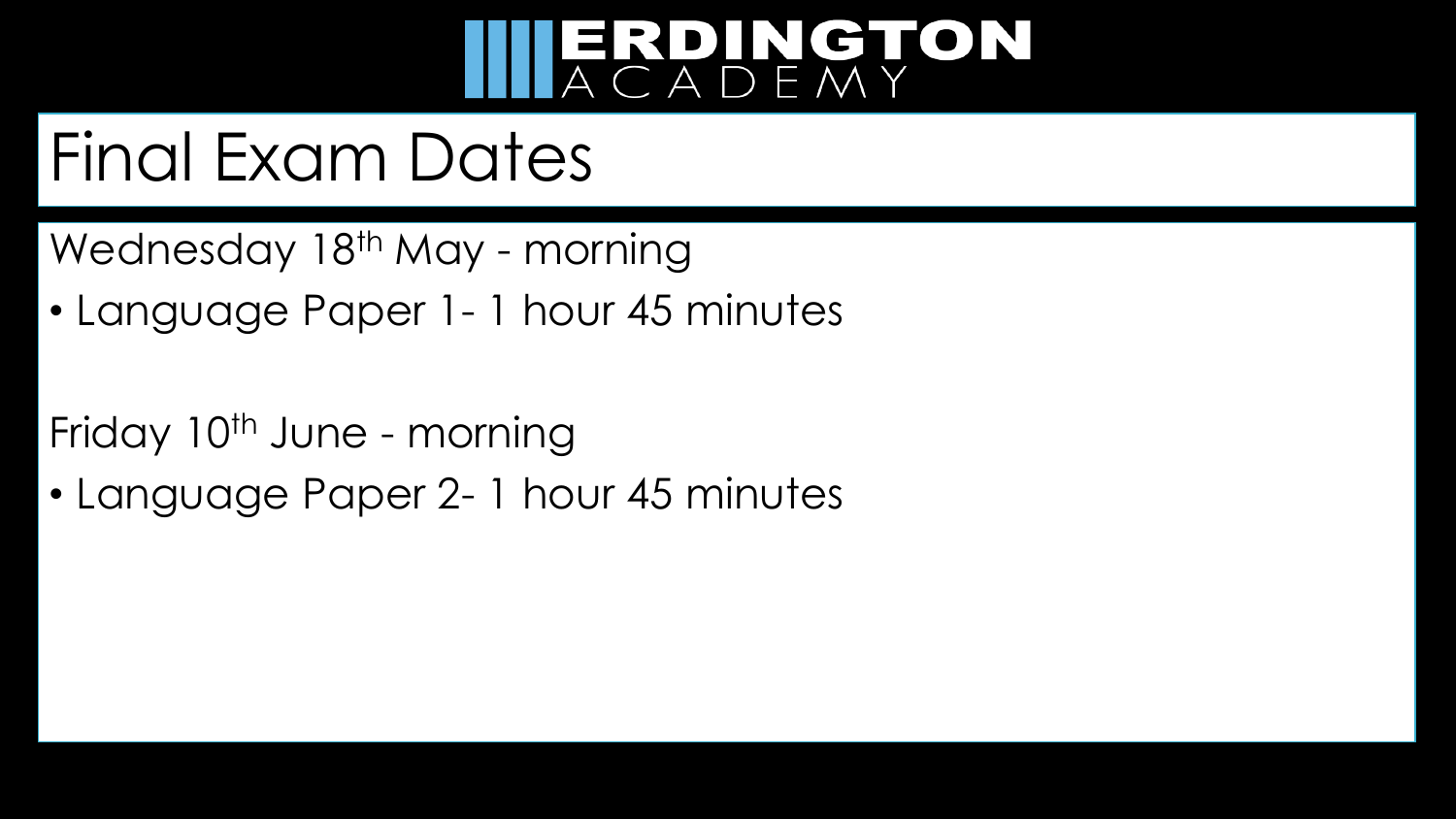### General revision advice: Section A

Look over the practice papers set on SMHW.

Read through the extracts and:

- Pick out language features / powerful words that catch your eye. Explode a few- what can you pull out?
- Think about the overall structure? What happens at the beginning of a text? The end? What has changed or stayed the same?
- Think about the impact of language/structure on the reader.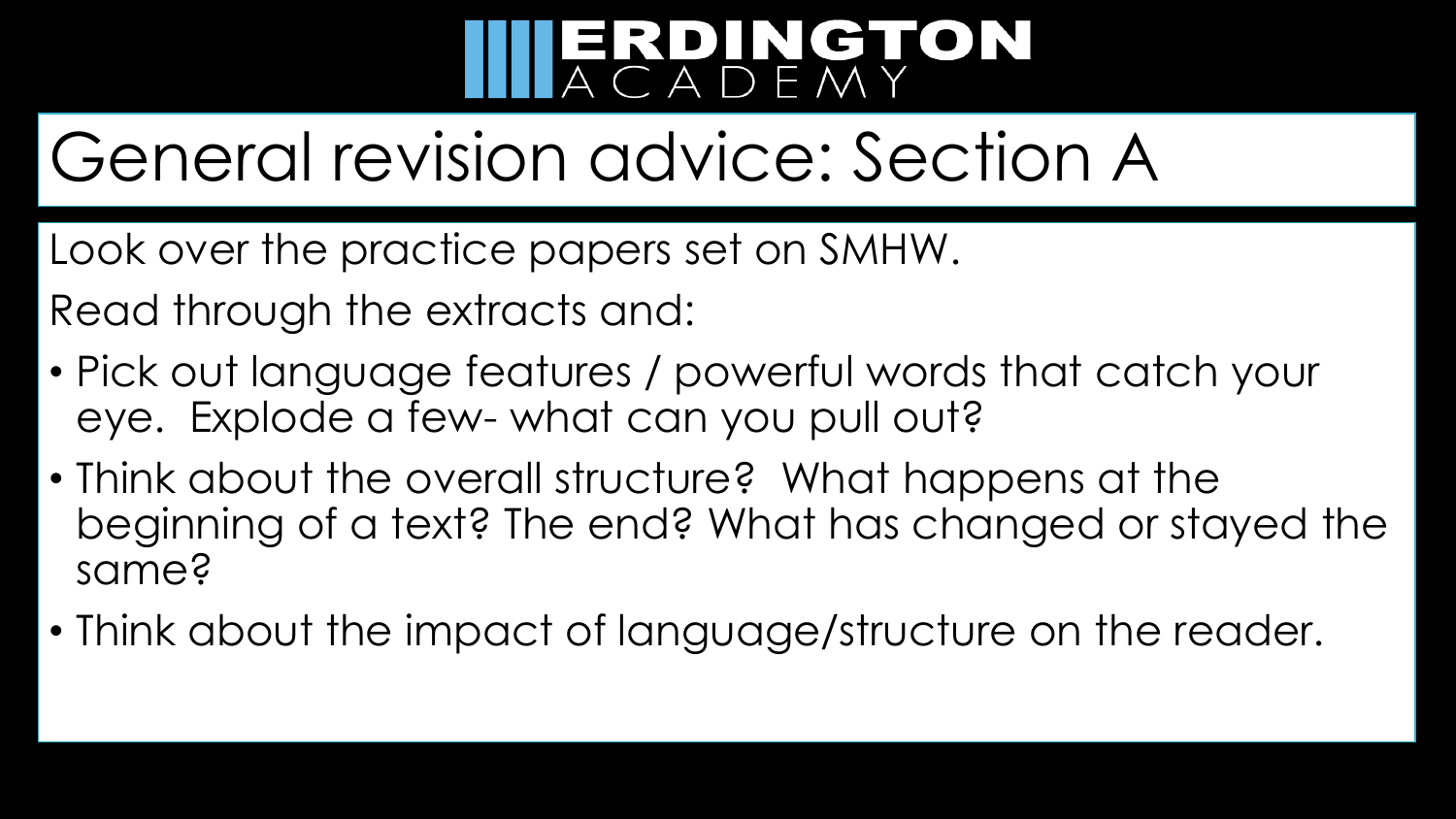### General revision advice: Section B

Look over the practice papers set on SMHW.

Read through the extended writing tasks and have a go:

- Make a brief plan (drop / shift / zoom in-out) (thinking hats)
- Consider language devices extended metaphor works across both papers
- Keep it focused- aim for 1-3 sides A4- no more than 3, no less than 1
- Paragraph your work TiPToP / shifts of focus
- SPAG
- Redraft class work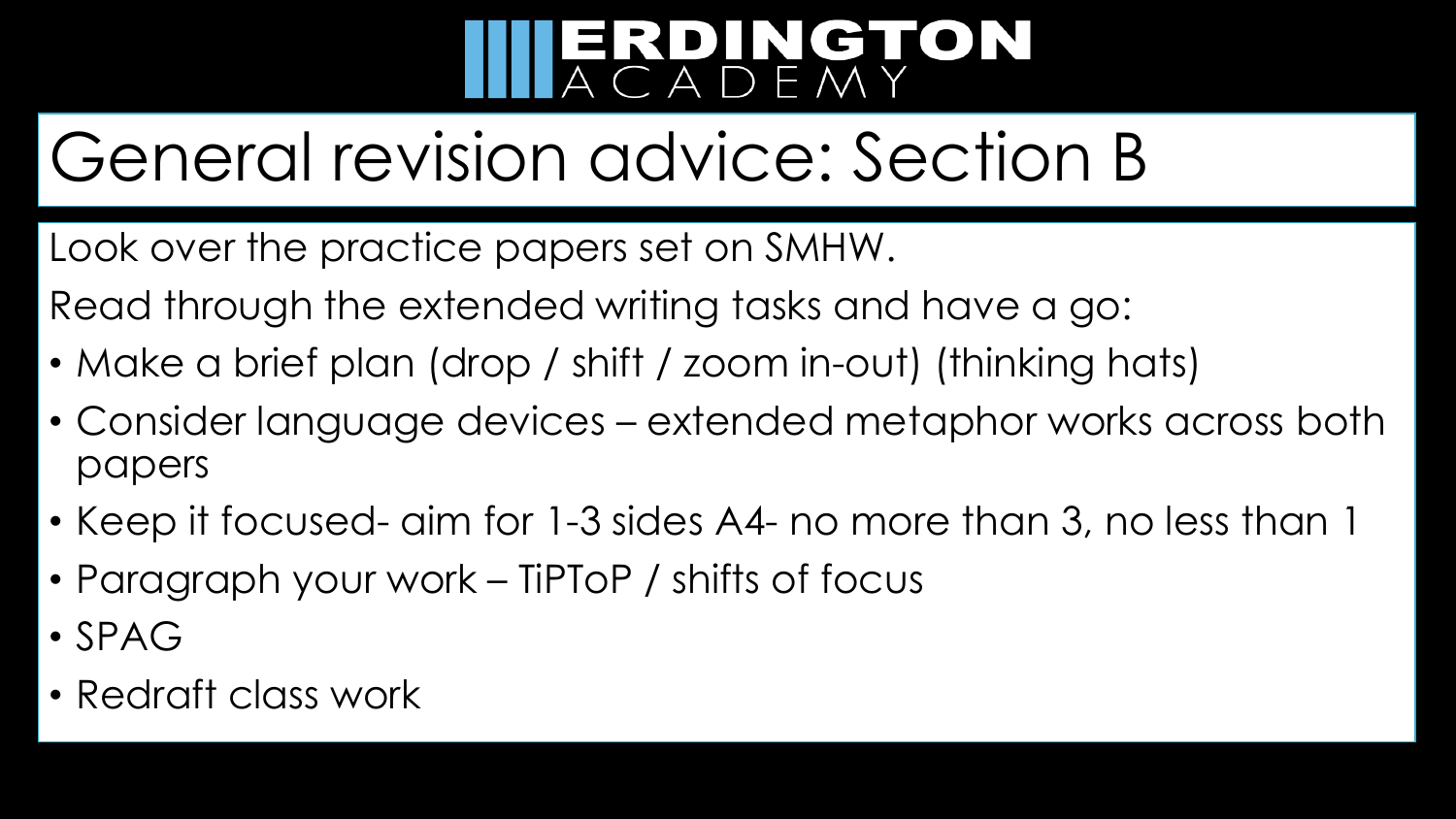English Language

### Using Spaced Practice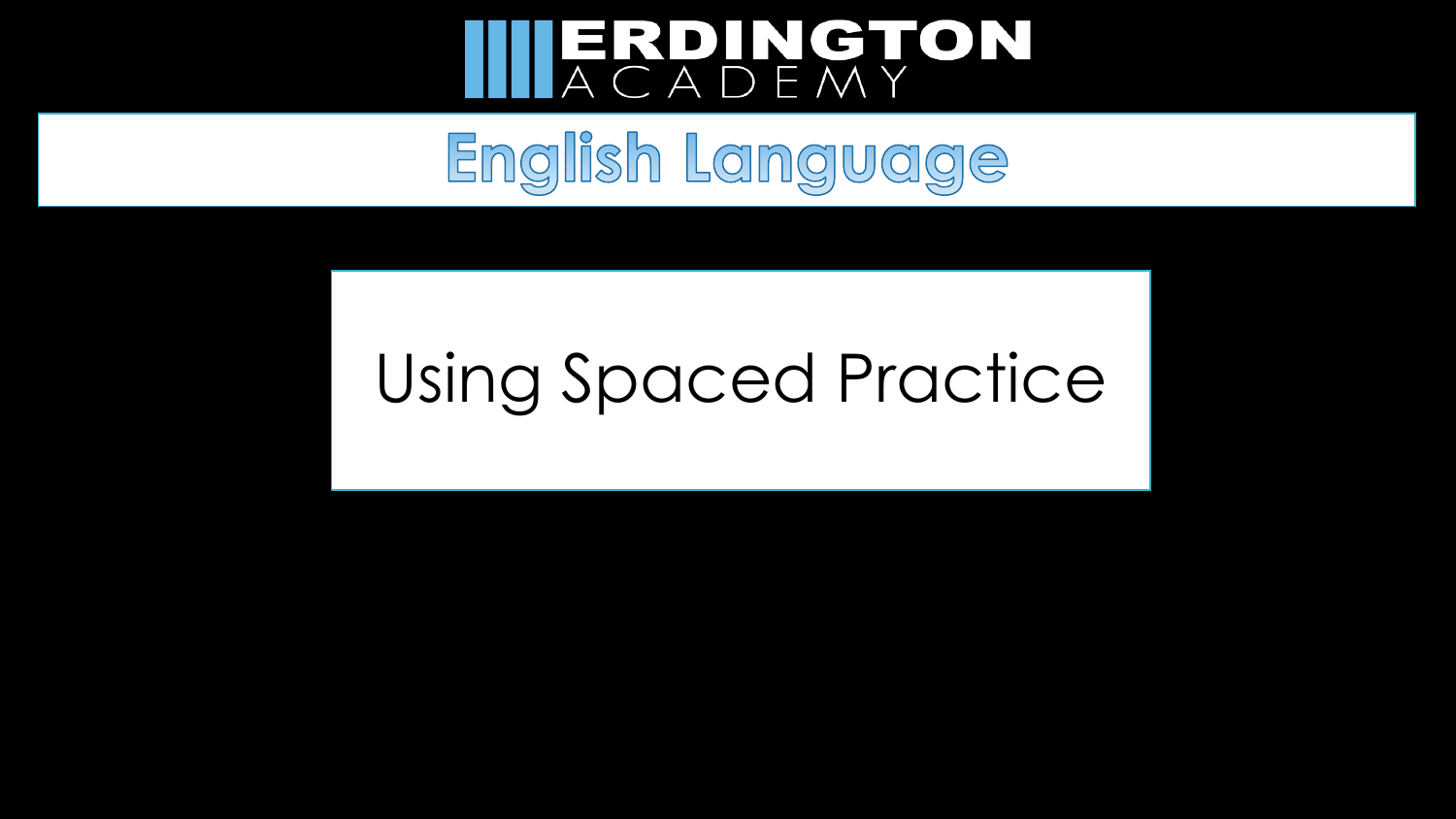### **DINATA** Language Paper 1 - Question 3 (Structure)

The text opens by introducing (focus of task / extract) as (insert adjective) through the reference to (textual reference). Through this, from the outset the reader is made to think (insert reader's thoughts as they read the opening). They may also feel (insert emotions). By beginning the text like this it foreshadows (insert what you expect to happen later in the text). This is reinforced when (reference creating a similar effect later); thus, (name of writer) makes the reader feel (emotion – is this lesser or greater than that felt at the start?) and think (reader's thoughts – are these the same or different to those at the start? Why?). Start? Why?).

Finally, the text concludes with (name of writer) telling us that (reference from end). This demonstrates that (how has the aspect you are discussing changed since the opening? Were your predictions at the start correct? What does this make you think or feel?). Hence the reader is invited to think (reader's thoughts on area of focus) and feel (emotions).

making us think (reader's thoughts on area of focus) and feel (emotions). Because (writer's name) then repeatedly shifts focus between (another textual reference from later and this) we think (how are the reader's thoughts similar / different about this area of focus?) and feel (how are the reader's feelings similar / different about this area of focus?) Because name of writer tells us that (what we see first) before (what we see next) we think that (reader's thoughts) When juxtaposing (two aspects just discussed), name of writer suggests that (what this makes you think).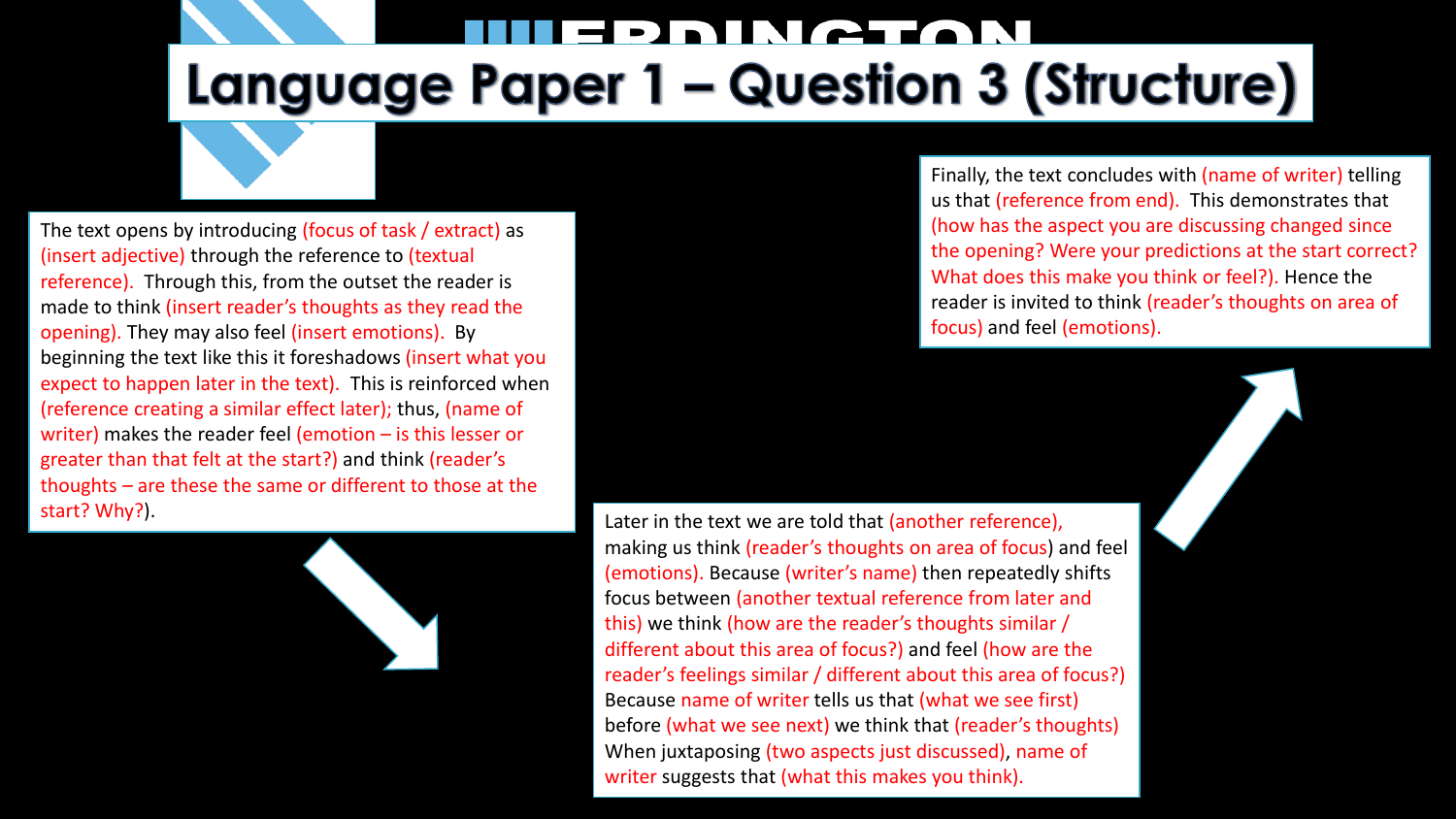### **WAGOLL**

### Language Paper 1 - Question 3 (Structure)

The text opens by introducing Mr Fisher as a lonely, wishful old man who reflects on his past a lot, through the reference ' Mr Fisher remembered a time- surely not so long ago – when books were golden and imaginations soared.' From the outset, the reader is made to think that Mr Fisher wishes he could return to his past and is disappointed by the current generation of children. They may also feel sympathy for him as he lives alone and is presumed to be lonely with no one to communicate with. By beginning the text like this, it foreshadows a possibly enlightening and unexpected event taking place to spice up Mr Fisher's dull life. This is reinforced when Mr Fisher begins to reminisce and day dream about his past.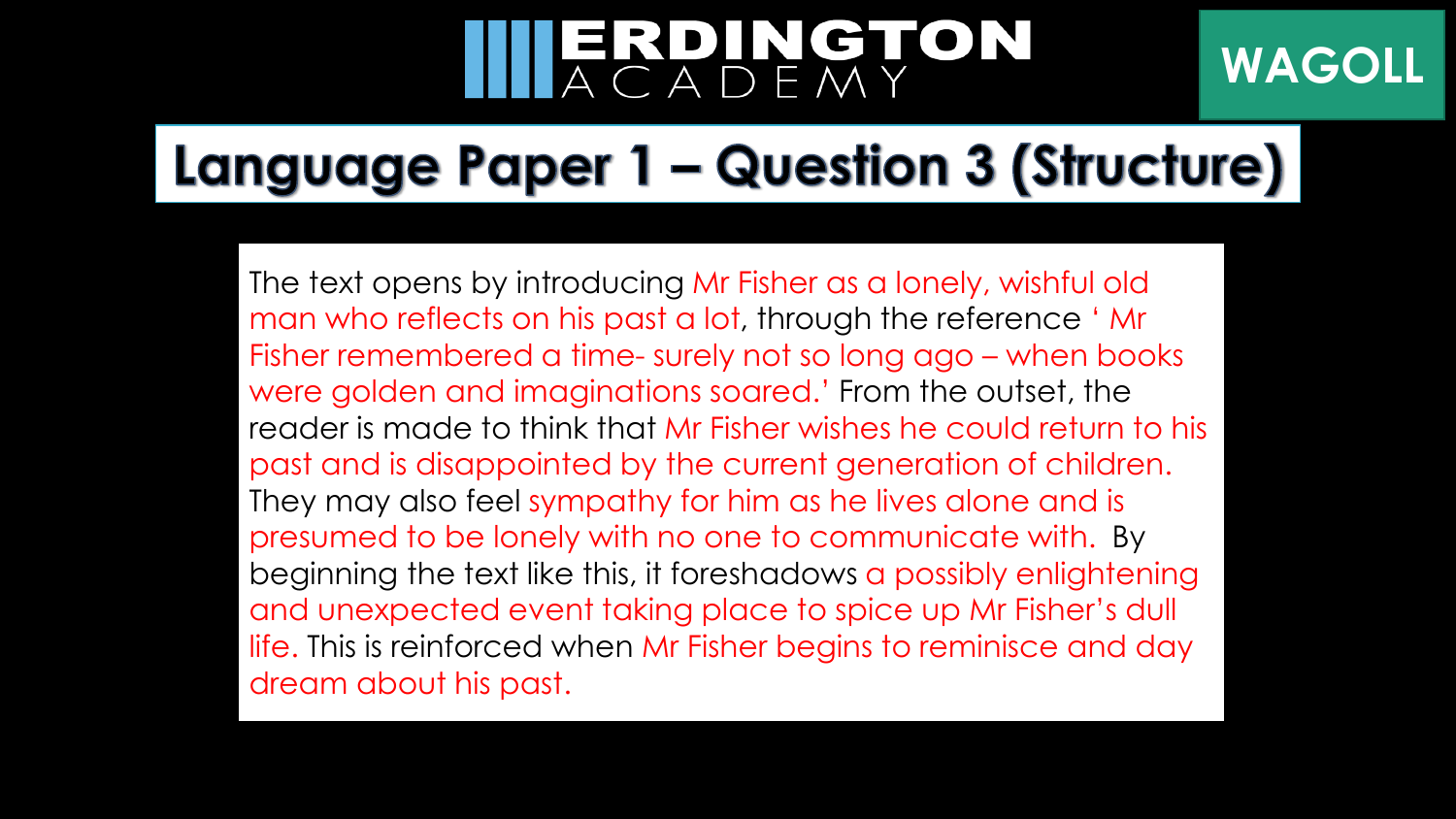

## DINGTON

### Language Paper 1 – Question 3 (Structure)

**The text opens by introducing** Mr Fisher as a lonely, wishful old man who reflects on his past a lot, through the reference ' Mr Fisher remembered a time- surely not so long ago – when books were golden and imaginations soared.' **From the outset, the reader is made to think that Mr Fisher wishes he could return to his past and is disappointed by the current generation of children. They may also feel sympathy for him as he lives alone and is presumed to be lonely with no one to communicate with. By beginning** the text like this**, it foreshadows** a possibly enlightening and unexpected event taking place to spice up Mr Fisher's dull life. This is reinforced when Mr Fisher begins to reminisce and day dream about his past.

| Level 4<br>Perceptive,<br>detailed<br>7-8 marks | <b>Shows detailed and perceptive</b><br>understanding of structure<br><b>Analyses the effects of the</b><br>writer's choices of structural<br>features. |
|-------------------------------------------------|---------------------------------------------------------------------------------------------------------------------------------------------------------|
|                                                 | <b>.Selects a judicious range of</b><br>quotations<br><b>.Makes sophisticated and</b><br>accurate use of subject<br>terminology appropriately           |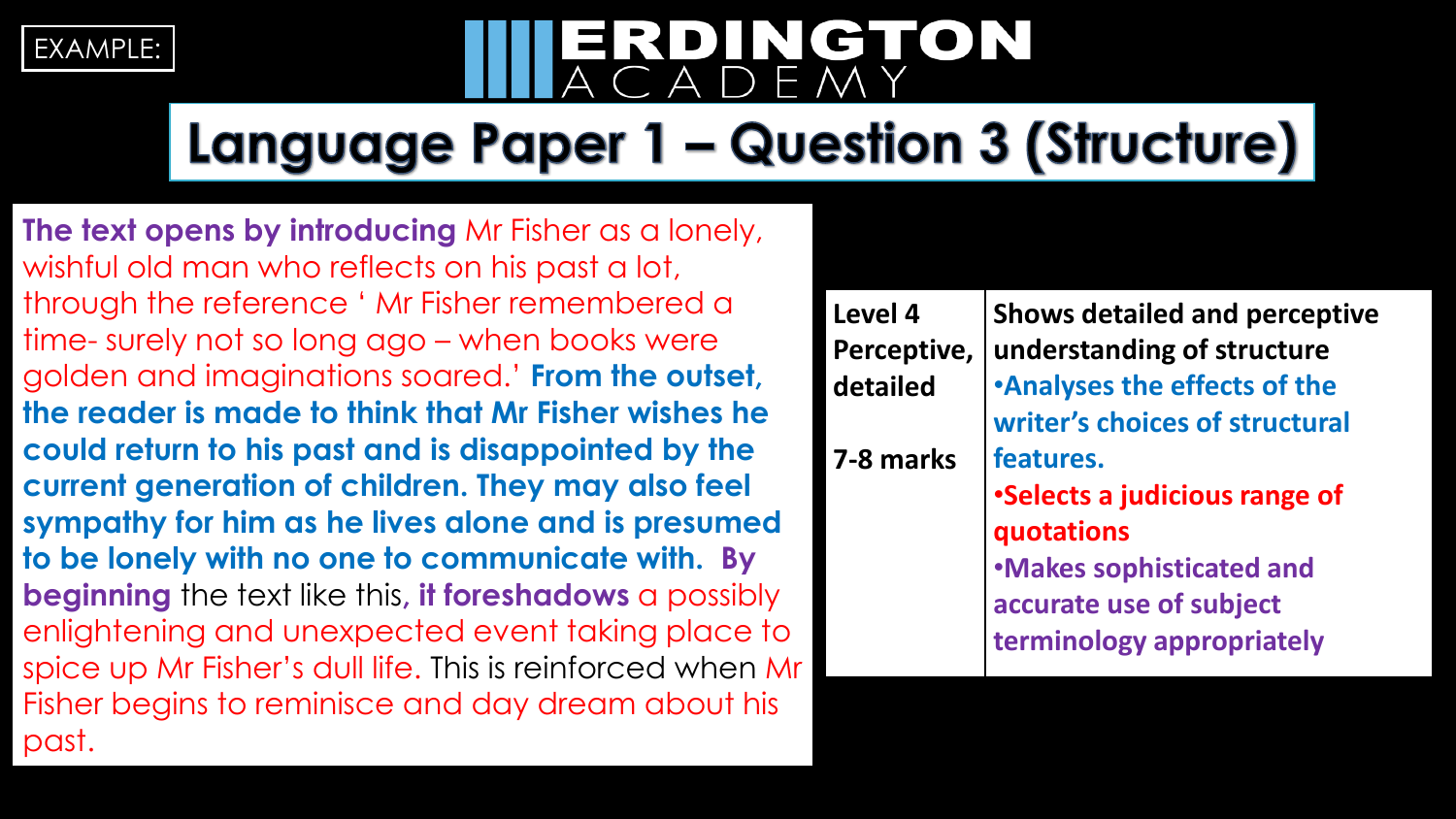### **Beginning**

# ERDINGTON

#### **SOURCE A**

*'Captain Corelli's Mandolin' is set on the Greek island of Kefalonia during World War II. In this extract the villagers, as yet untroubled by war, gather to watch the entertainment provided by Megalo Velisarios – the strongman.*

#### **CAPTAIN CORELLI'S MANDOLIN**

Megalo Velisarios, famous all over the islands of Ionia, garbed as a pantomime Turk in pantaloons and curlicued slippers, self-proclaimed as the strongest man who had ever lived, his hair as prodigiously long as that of a Nazarene or Samson himself, was hopping on one leg in time to the clapping of hands. His arms outstretched, he bore, seated upon each stupendous bicep, a full-grown man. One of them clung tightly to his body, and the other, more studied in the virile arts, smoked a cigarette with every semblance of calm. On Velisarios' head, for good measure, sat an anxious little girl of about six years who was complicating his manoeuvres by clamping her hands firmly across his eyes.

Garbed - dressed in distinctive clothes

Prodigiously - impressively or remarkably

Nazarene - a native or inhabitant of Nazareth

Samson - a biblical figure who tells Delilah, his wife, that he will lose his strength with the loss of his hair.

Pantomimeforeshadowing hilarity

Megalo Velisarios -Protagonist – Strongman – contrasts what we learn later.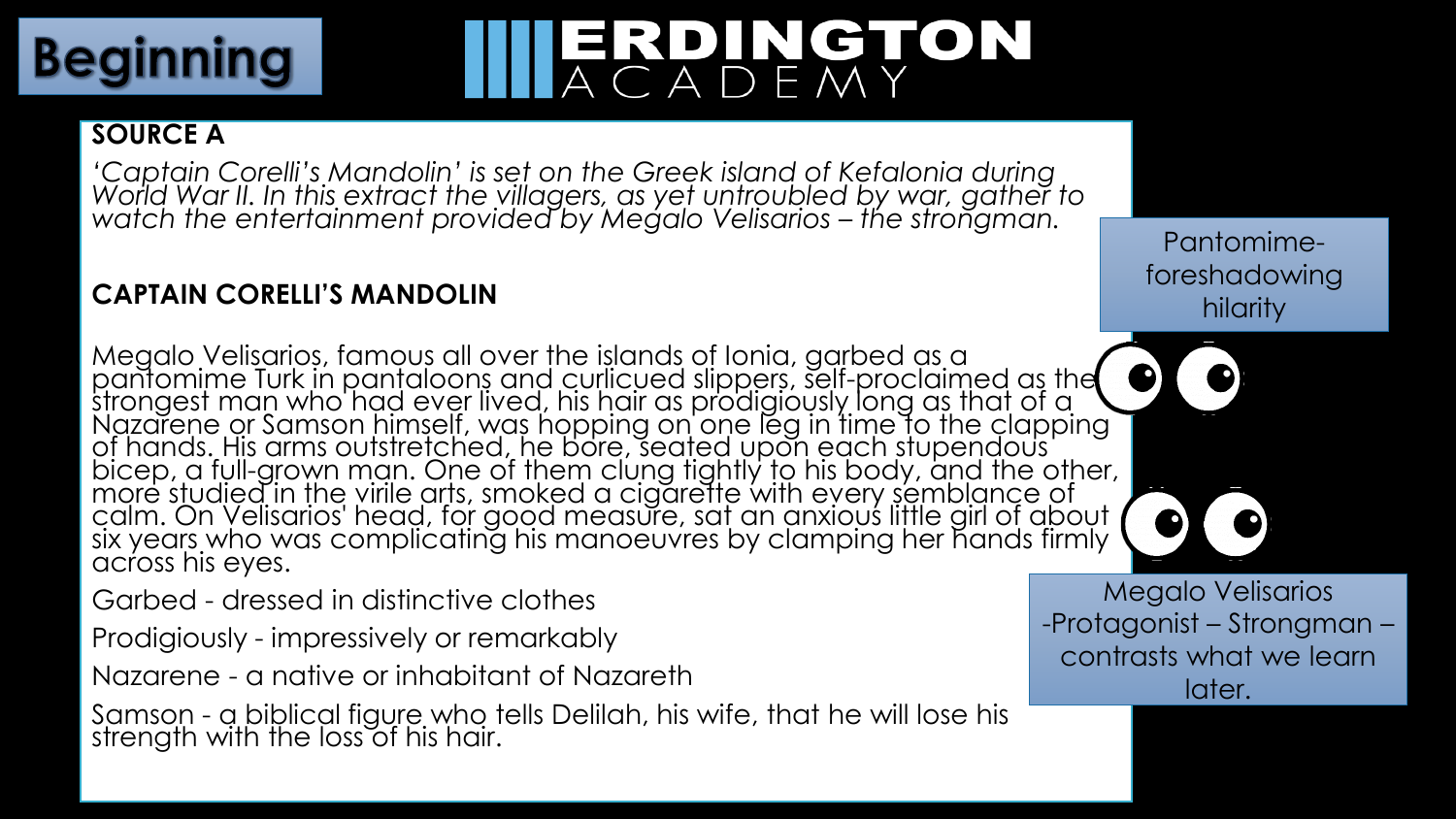### **Shift of Focus**

## ILERDINGTON

Lemoni!' he roared. `Take your hands from my eyes and hold onto my hair, or I'll have to stop.'

Lemoni was too overwhelmed to move her hands, and Megalo Velisarios stopped. With one graceful movement like that of a swan when it comes in to land, he tossed both men to their feet, and then he lifted Lemoni from his head, flung her high into the air, caught her under her arms, kissed her dramatically upon the tip of her nose, and set her down. Lemoni rolled her eyes with relief and determinedly held out her hand; it was customary that Velisarios should reward his little victims with sweets. Lemoni ate her prize in front of the whole crowd, intelligently prescient of the fact that her brother would take it from her if she tried to save it. The huge man patted her fondly upon the head, stroked her shining black hair, kissed her again, and then raised himself to his full height. `I will lift anything that it takes three men to lift,' he cried, and the villagers joined in with those words that they had heard so many times before, a chorus wellrehearsed. Velisarios may have been strong, but he never varied his patter.

'Lift the trough.'

Velisarios inspected the trough; it was carved out of one solid mass of rock and was at least two and a half metres long. `It's too long,' he said, `I won't be able to get a grip on it.'

Prescient - having or showing knowledge of events before they take place



Lemoni – Shift of focus –develop his character



Shift of focus…whole village developing our understanding of character



Shift of focus…Trough – unsure why?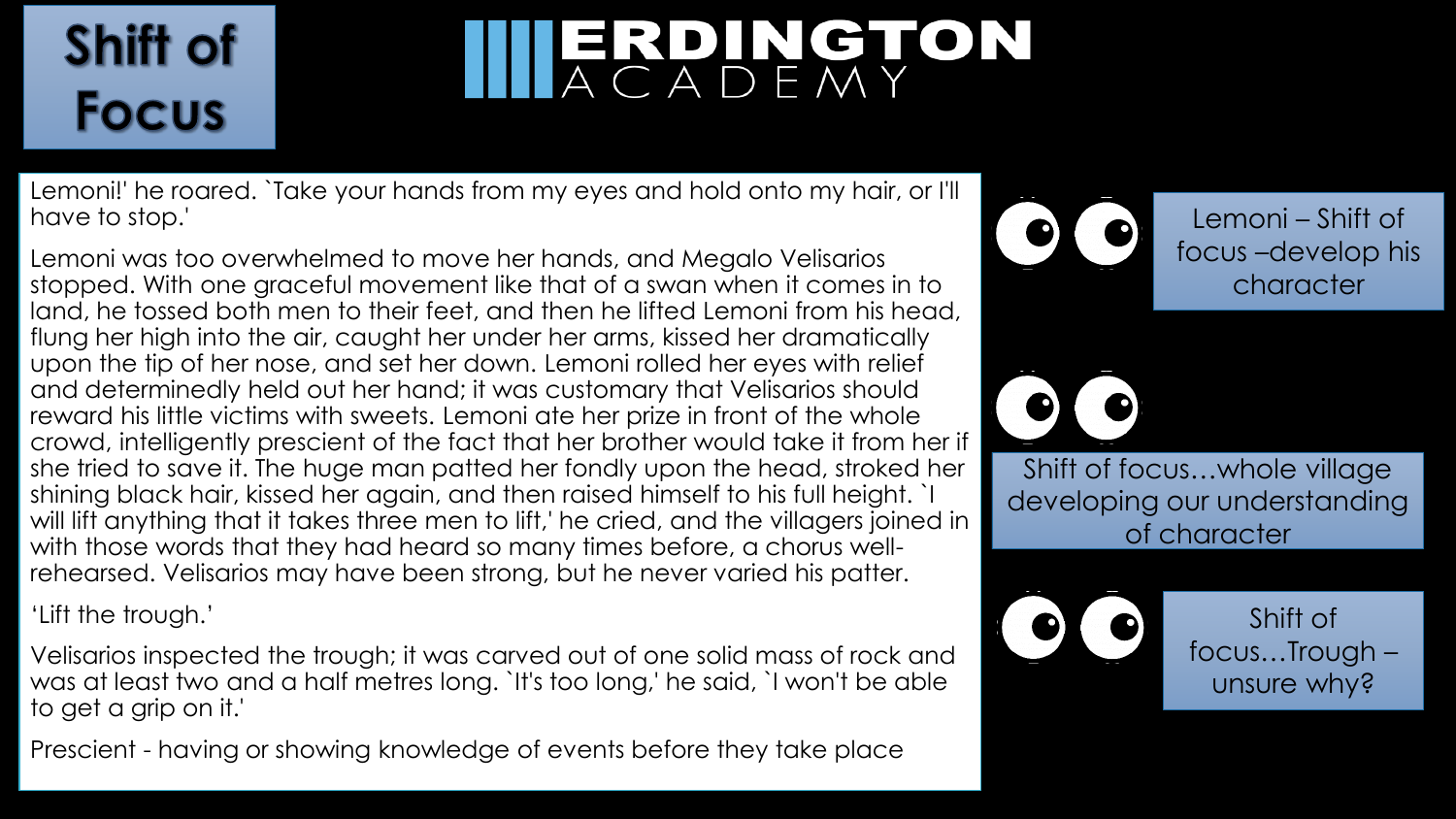

Some in the crowd made sceptical noises and the strongman advanced upon them glowering, shaking his fists and posturing, mocking himself by this caricature of a giant's rage. People laughed, knowing that Velisarios was a gentle man who had never even become involved in a fight. With one sudden movement he thrust his arms beneath the belly of a mule, spread his legs, and lifted it up to his chest. The startled animal, its eyes popping with consternation, submitted to this unwonted treatment, but upon being set lightly down threw back its head, brayed with indignation, and cantered away down the street with its owner in close pursuit.

Consternation - feeling anxiety or dismay, typically at something unexpected





Humorous ending echoing the 'pantomime ending'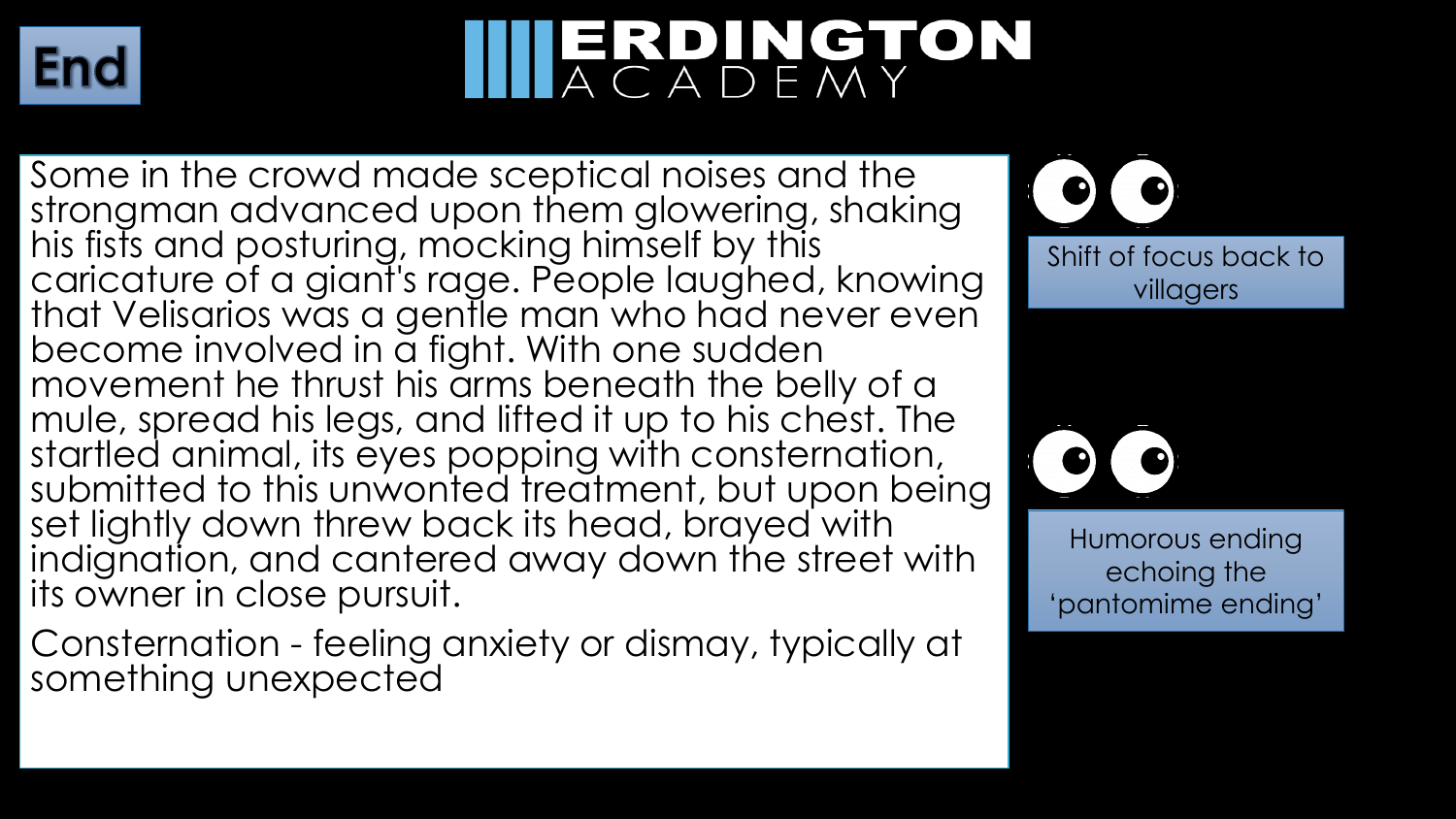The text opens by introducing Mr Fisher as a lonely, wishful old man who reflects on his past a lot, through the reference ' Mr Fisher remembered a time- surely not so long ago – when books were golden and imaginations solven in the outset of the reader is made to think that Mr Fisher wishes he could return to his past and is disappointed by the current generation of child the **Al** past and is disappointed by the current generation of child en the *Logical* also feel sympathy for him as he lives alone and is presumed to be lonely with no one **to communicate with. By beginning** the text like this**, it foreshadows** a possibly enlightening and unexpected event taking place to spice up Mr Fisher's dull life. This is reinforced when Mr Fisher begins to reminisce and day dream about his





+